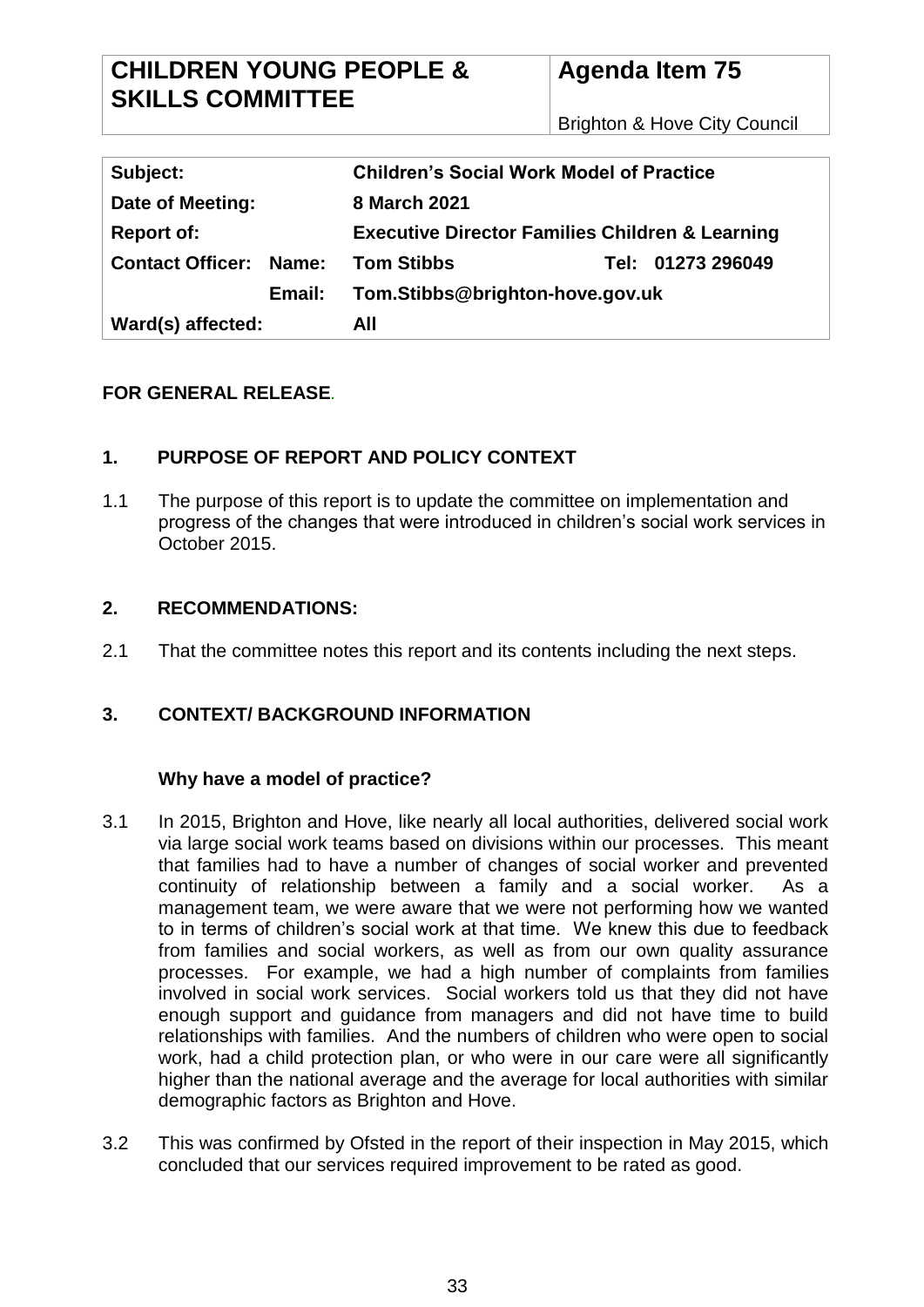## **The model of practice**

- 3.3 In line with evidence from Ofsted and the Department for Education, the Senior Leadership Team in children's social work services believed that the development of a clear and consistent vision of good social work practice would lead to the improvement of services. We, therefore, worked with our practitioners, families, and other local authorities and the University of Sussex to develop a [vision of what good social work practice would look like in Brighton and](https://www.brighton-hove.gov.uk/sites/default/files/migrated/article/inline/Social%20Work%20-%20Brighton%20and%20Hove%27s%20Vision.pdf)  [Hove](https://www.brighton-hove.gov.uk/sites/default/files/migrated/article/inline/Social%20Work%20-%20Brighton%20and%20Hove%27s%20Vision.pdf) and to redesign our services to support this. We created a model of relationship-based social work that we call the 'Team Around the Relationship'. We moved to the new model of practice on 26 October 2015. Relationship-based practice is built on the idea that a social worker's relationship with the family is the most powerful tool to facilitate change and that these relationships, when they are trusting, empathic and authoritative, can be reparative.
- 3.4 The model of practice is premised on providing continuity and consistency for families so that they do not have to experience changes of social worker and they know how to access support. We, therefore, created small social work teams that work with families all their way across their journey with us so that a child can have the same social worker from their first assessment until they end their involvement with social workers. Small teams, called pods, also mean that social workers can work together to support each other and get to know the families that they are working with. This allows social workers to collaborate and share skills with each other in order to support families. Small teams, including group supervision and a flatter management structure, also means that social workers experience more support regarding the emotional impact of their work from their managers and peers.
- 3.5 The social work pods that work directly with families are supported by social workers who work in specialist teams such as adoption, fostering, and our adolescent services. A key part of our model is that social workers should not need to make numerous referrals to other practitioners and that support should be offered by the 'team around the relationship'. We have developed a 'Partners in Change Hub' to support the social work pods in providing specialist interventions for families as early as possible in our processes. This reduces the need for intensive social work interventions and expensive independent expert assessments in court proceedings. This specialist support is key to helping social workers to support families to achieve positive changes.
- 3.6 The service redesign was completed within the existing budgetary envelope.
- 3.7 A structure chart for Safeguarding and Care and a flowchart for support from children's social work are included as appendices to this report.

#### **Evaluation of the model of practice**

3.8 Since we introduced the model of practice we have undertaken a programme of ongoing evaluation. This has included a programme of regular audits, collecting feedback from children and families, and independent evaluations with the University of Sussex and the Centre for Social Work Practice.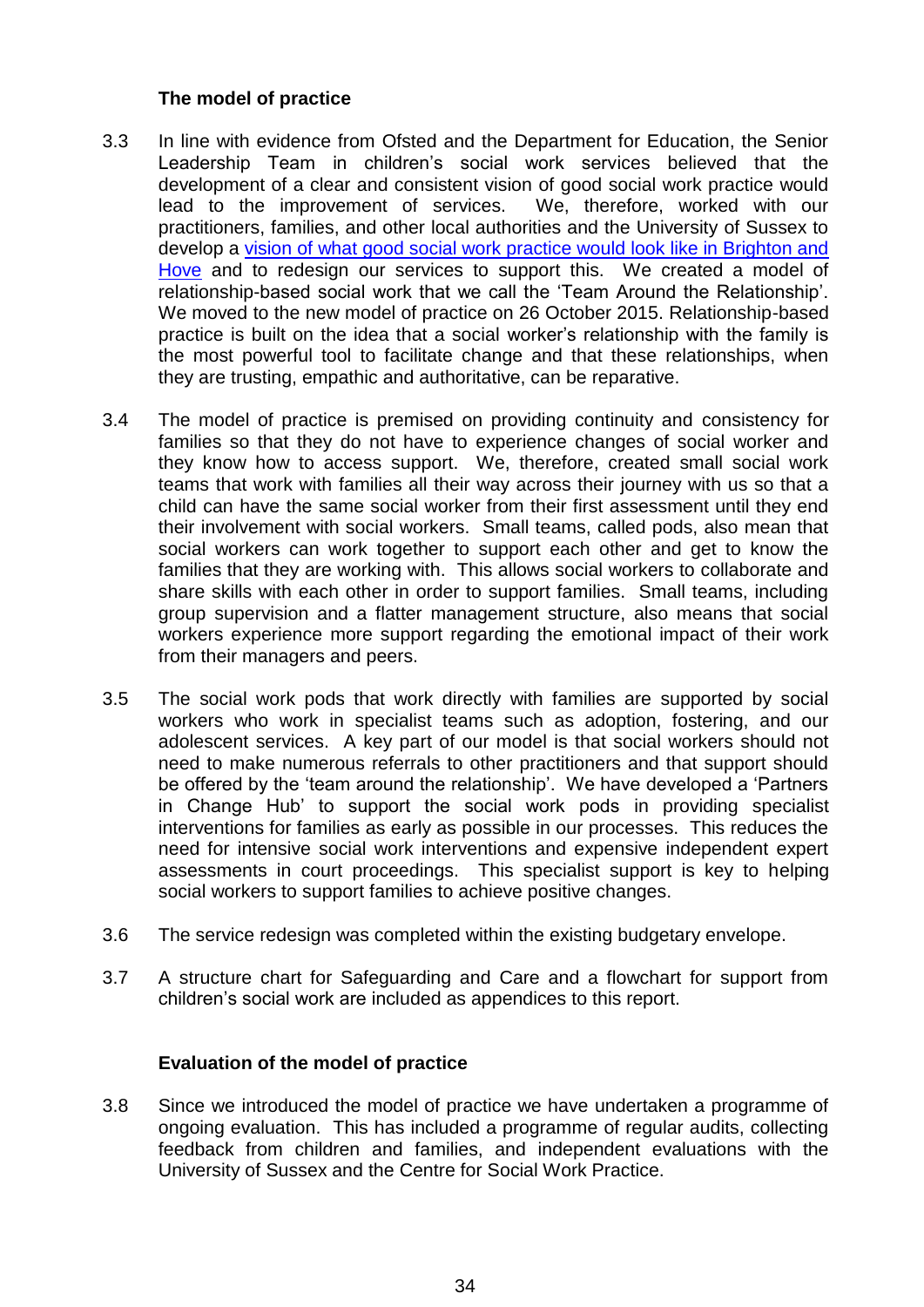- 3.9 The model was formally evaluated in July 2017, in association with the University of Sussex. The evaluation, [Empathy, tenacity & compassion: an evaluation of](https://www.brighton-hove.gov.uk/sites/brighton-hove.gov.uk/files/Evaluation%20of%20relationship-based%20practice%20in%20BHCC%20July%202017.pdf)  [relationship-based practice in Brighton & Hove,](https://www.brighton-hove.gov.uk/sites/brighton-hove.gov.uk/files/Evaluation%20of%20relationship-based%20practice%20in%20BHCC%20July%202017.pdf) found that in general:
	- families have a better experience of social work;
	- social workers feel more supported and more able to make a difference for families;
	- relationship-based practice seems to be supporting safe and stable family lives for children, and;
	- the model of practice appears to have decreased demand for social work and high-level interventions during a time of increasing national demand.
- 3.10 As an example of the change in how families experience social work, the number of Stage 1 complaints made by adults and children about children's social work was 101 in 2015-6 and in the last year this was 29. We believe that this is as a result for families knowing, not just their allocated social worker, but other social workers, the manager, and the business support officer in the pod. This enables families to talk to someone who knows them when they have concerns, even if their social worker is not available, and this will often mean that these concerns do not grow and become complaints.
- 3.11 The model of practice has also made a difference in terms of the experience of staff. For example, in our annual 'your voice: social work survey' last year 89% of practitioners responded that they felt safe and supported by the organisation, an increase from 64% in 2016. In addition, at 16 November 2020 the average number of children allocated to each social worker was 14. This has decreased from between 18 and 19 children in October 2015.
- 3.12 At the time of the service redesign almost 20% of social workers were employed on an agency basis costing in excess of £1.6m a year. We no longer employ any agency social workers in children's social work and currently have a full establishment. This is supported by regular ongoing recruitment and an annual recruitment of a cohort of newly-qualified social workers.
- 3.13 The successful implementation of the model of practice also leads to improved outcomes for families and these can be illustrated by tracking indicators of these outcomes such as:
	- the number of children open to social work has reduced by 24% since October 2015
	- the number of children with a child protection plan has decreased by 13%
	- and there are 18% fewer children in our care.
- 3.14 These reductions also ensure that the branch can achieve its identified savings.
- 3.15 The impact of the model of practice was also considered as part of [Ofsted's](https://files.ofsted.gov.uk/v1/file/50014166)  [report of their inspection in August 2018:](https://files.ofsted.gov.uk/v1/file/50014166) "The new model of practice has been embedded and is resulting in greater continuity of social work relationships for children and families. Outcomes for children are largely positive and, frequently, risks are reducing, particularly for hard-to-reach, vulnerable adolescents…. Social workers' morale is high, and workers spoken to as part of the inspection told inspectors that they enjoy working in Brighton and Hove." For the first time, children's social work services in Brighton and Hove were rated as good by Ofsted in 2018. Ofsted returned to complete a ['focused visit' in February 2020.](https://files.ofsted.gov.uk/v1/file/50149626)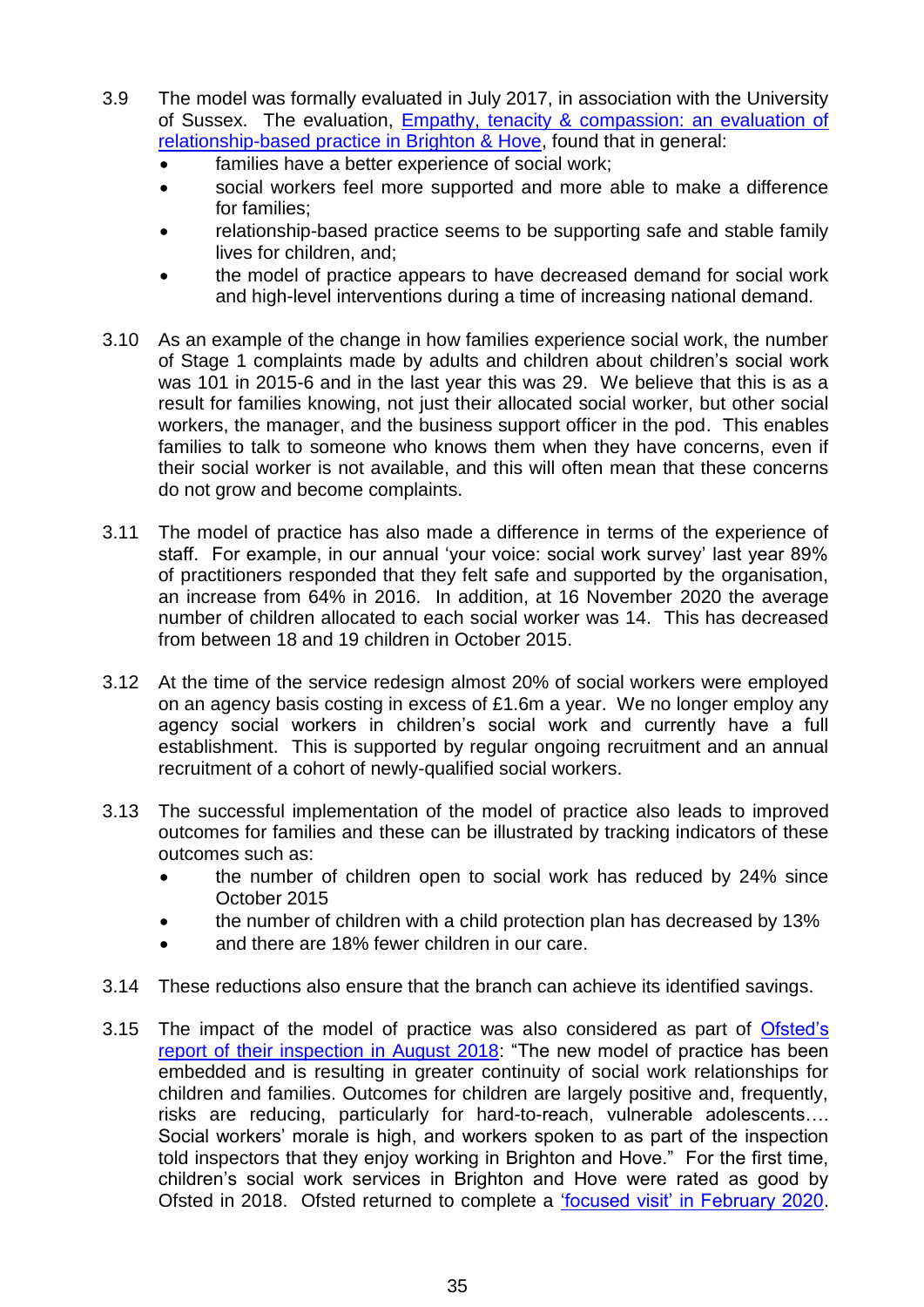The inspectors concluded that we "have built on what was working well and have taken steady steps to improve … Small social work teams, called pods in Brighton and Hove, are embedded, are valued by social workers, and are working well."

### **Current challenges**

- 3.16 COVID has had a significant impact on social work and the families that social workers are supporting. The vulnerabilities of individuals, children and families are often heightened by the impact of COVID.
- 3.17 Social workers and other practitioners within Safeguarding & Care provide essential services to children and families in the city and have continued to support families. When we initially moved into the lockdown in March, this support was offered virtually except for the children identified as at most risk. However, this has moved to most children and families having support provided on a face to face basis by social workers and we have been able to maintain this position since the first lockdown was eased.
- 3.18 While virtual working provides a challenge to relationship-based practice, it is important to emphasize that the model of practice has made a difference to social workers and families during the impact of COVID. For example, practitioners have talked about how the pod structure, and relationships within pods, helped when we quickly moved to working virtually in March and that continuity of relationships with families allowed social workers to offer support even when this needed to be virtually. This was reflected in the feedback from 'your voice: social work survey' this year. For instance, despite being completed during the first lockdown, 88% of respondents said they felt safe and supported and 91% said they were comfortable talking to their manager and that their manager was supportive.
- 3.19 The model of practice was implemented within the context of a reduction in funding for local authorities and implementation of the model has facilitated a significant reduction in costs associated with agency staff, legal fees and placements for children in care based on the outcomes described above.

#### **Next steps**

- 3.20 Some of the key priorities for children's social work services currently include:
	- Taking forward the work of the anti-racist project in Safeguarding & Care, which will include an action plan based on 3 working groups: staff support; how we work with families; and the voice of children, families and carers. This will also be supported by providing bespoke learning opportunities for social workers and other practitioners on anti-racist practice, making sure that a Black, Asian or Minority Ethnic member of staff is included on all recruitment panels, and by embedding the new Lead Practitioner for Anti-Racist Practice post. The new post-holder started in November 2020. We have also been chosen, along with adult social care, to be one of the pilot sites for the [Workforce Race Equality Standards for Social](https://socialcare.blog.gov.uk/2020/12/16/respecting-diversity-in-social-care-we-must-do-better/) Care from April 2021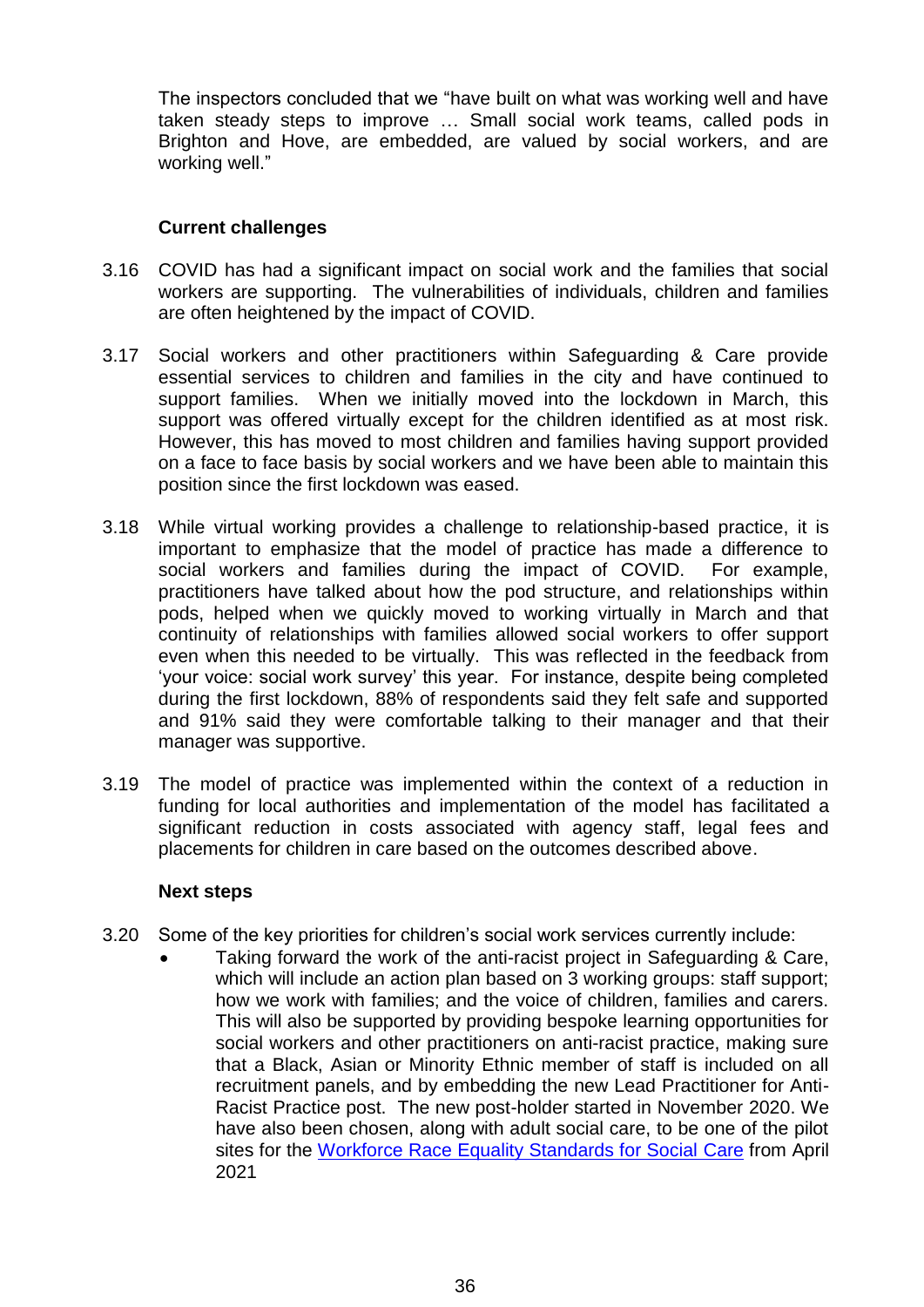- Increasing the involvement of families in the evaluation of the service and the development of parental advocacy or peer mentoring
- Embedding robust multi-agency support for children in need through the new child in need processes
- Moving to a new recording system, Eclipse, in Spring 2021. The new system is easier to use, saving social workers time, and will allow creative work with families to be captured, creating more child focused records

## **4. ANALYSIS & CONSIDERATION OF ANY ALTERNATIVE OPTIONS**

4.1 Not applicable

# **5. COMMUNITY ENGAGEMENT & CONSULTATION**

5.1 Please see references in Section 3 above.

## **6. CONCLUSION**

6.1 The committee is asked to note the contents of this report including the next steps.

## **7. FINANCIAL & OTHER IMPLICATIONS:**

#### Financial Implications:

7.1 There are no Financial Implications as a result of the recommendations of this report.

*Finance Officer Consulted: David Ellis Date: 26/11/20*

## Legal Implications:

7.2 The report sets out the model of social work practice being used in the City with families and their children who need help and protection. The relationship with a social worker has been widely recognised as a key factor in preventing children from requiring care, and in ensuring that children are protected in a timely way when required .This is essential to the successful delivery of social work to ensure the council meets a range of statutory duties, including duties to looked after children to whom all councillors have a particular duty of care.

*Lawyer Consulted: Natasha Watson Date:30.11.2020*

## Equalities Implications:

7.3 Equalities impact assessments for staff and for children and families were completed in 2015 as part of the service redesign and the assessment for children and families is in the process of being reviewed.